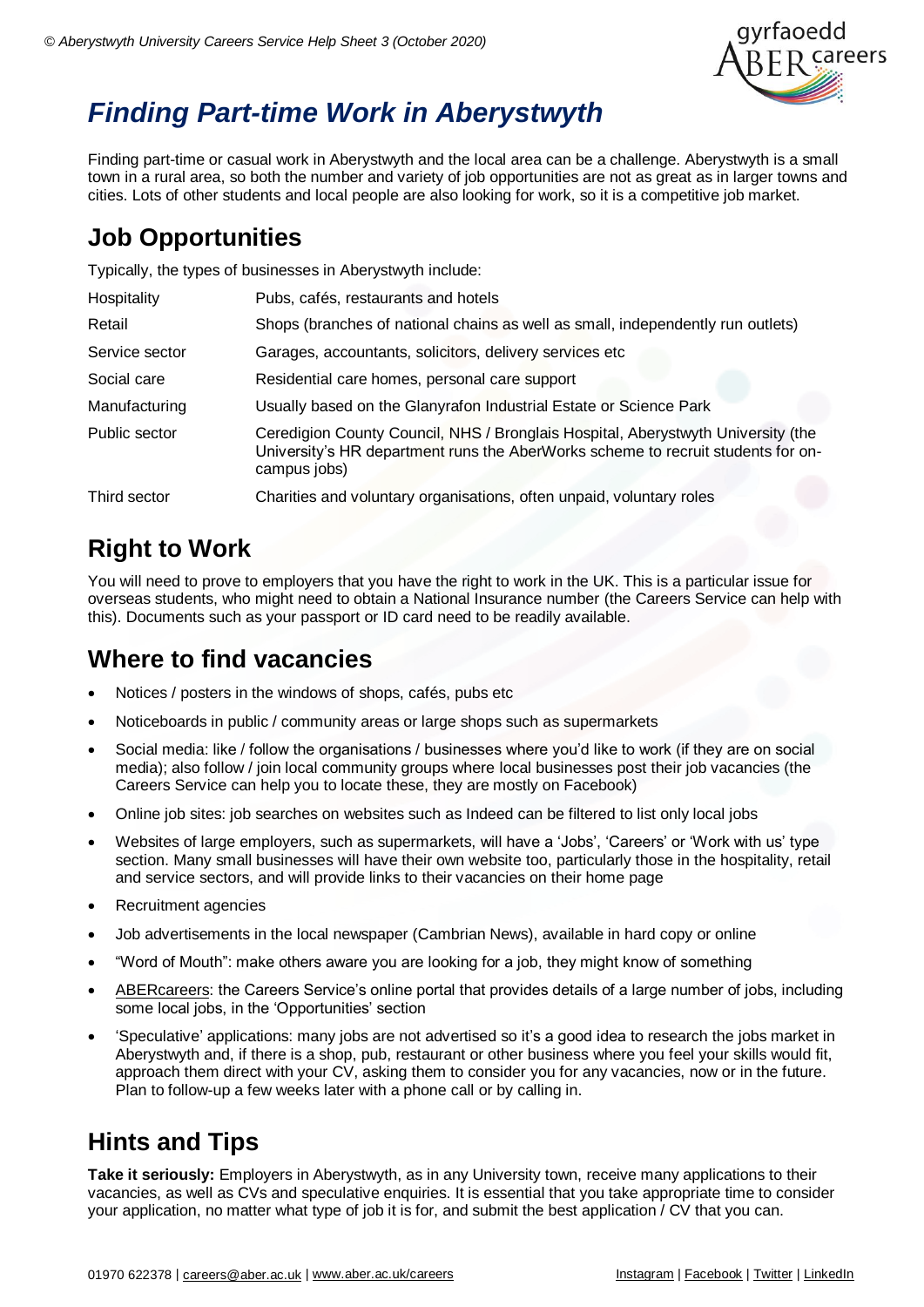

If you have a 'laissez-faire', ambivalent attitude to the role, it will show in your application. Whatever the role, remember that you will be competing against other candidates who really want (or need) the job, and the employer will likely favour the most focused, committed and enthusiastic applicant.

**Are you contactable?** Make sure you've provided the employer with your correct contact details, and not an out-of-date CV; they are unlikely to pursue you if they can't get a reply straightaway or can't leave a message, and will move on to the next applicant. If you receive a missed call or message, call them back as soon as is practically possible. Check your Junk email for missed messages too.

**What's your availability?** Potential employers will need to know when you will be available to work. Can you work mornings, afternoons, evenings, weekdays, weekends, term-time only, all year round etc? Consider this carefully before any interview / discussion. If you know your academic timetable, you can be clear about when you will and won't be available to work. Make sure you only take on shifts that leave you sufficient time to complete your studies, prepare for exams and assessments and achieve your academic qualifications!

**Interviews with local businesses:** If you are invited for a job interview with a small, local business, be aware that the process might be much less formal than that for graduate-level work. You might be given little notice, for instance, you might receive a text asking you to pop in for a chat that day. Prepare properly for the interview: reread your CV / application, research the business, make sure you know how to get to the location of the interview and how long the journey will take, think about the type of questions you'd like to ask. Be smart but not "over the top"… try to present yourself in a way that is compatible with the job role.

**Be positive and enthusiastic**: Showing a positive, professional and proactive attitude will help ensure you give yourself the best possible chance of being successful. Applying for part-time jobs, and hopefully securing work, will also be excellent practice and preparation for your future – you can start cultivating ways of thinking and acting now that will help you when applying for graduate-level opportunities.

**Value yourself and what you can offer an employer**: Reflect on your experience and appreciate what you have achieved. All work experience is useful. It is easy to dismiss part-time or casual work experience, but it can provide valuable skills. For example, to work as a waiter / waitress, you need good communication skills, reliability, teamwork, cash handling responsibility etc. Competencies like these are attractive to potential employers. Also recognise the benefits of any extra-curricular activities, memberships of societies, sports, qualifications and so on, as well as skills and competencies you have acquired from your degree course (for example, meeting deadlines as a result of submitting work on time).

**Develop a good CV:** A short, 1-page CV will be perfectly acceptable for part-time work. No CV should be longer than 2 pages of A4! For part-time or casual roles, an employer is probably going to be more interested in your work-related skills than your educational history. So prioritise the skills you can offer, gained from your work experience and achievements to date. Lots of detail about your education, grades, modules etc isn't necessary, nor is personal information such as your date of birth or nationality. But DO make sure your up-todate contact details are clearly provided, and preferably the contact details of at least one person, if not two, who have given you permission to name them as someone who can provide a reference (don't just write "references available upon request").

#### *It goes without saying that the CV should be error-free – all dates should tally, and no spelling mistakes!*

**Tailor your CV:** Modify your CV for each job application, according to the type of work / employer. If you are applying for a specific job and have direct experience in that kind of work, you can emphasise this by listing it first as 'RELEVANT WORK EXPERIENCE', and then describe any other roles as 'OTHER WORK EXPERIENCE'. For example, if you were applying for a job in a shop, you could present any retail, customer service or sales experience under a 'RELEVANT' heading, and not mix it in with other types of experience, where it could get lost.

If you have included a 'Personal Objective' or 'Personal Profile' in your CV, you should amend this too to match the role to which you're applying. Also, consider how you describe other activities, such as hobbies and interests, and make sure you tease out the responsibilities and skills gained from these activities that are also relevant to the job role.

**Ask for help:** The Careers Service is always here to help you to create a CV, or to check, proof-read or give feedback on a CV you've written before you send it off to an employer.